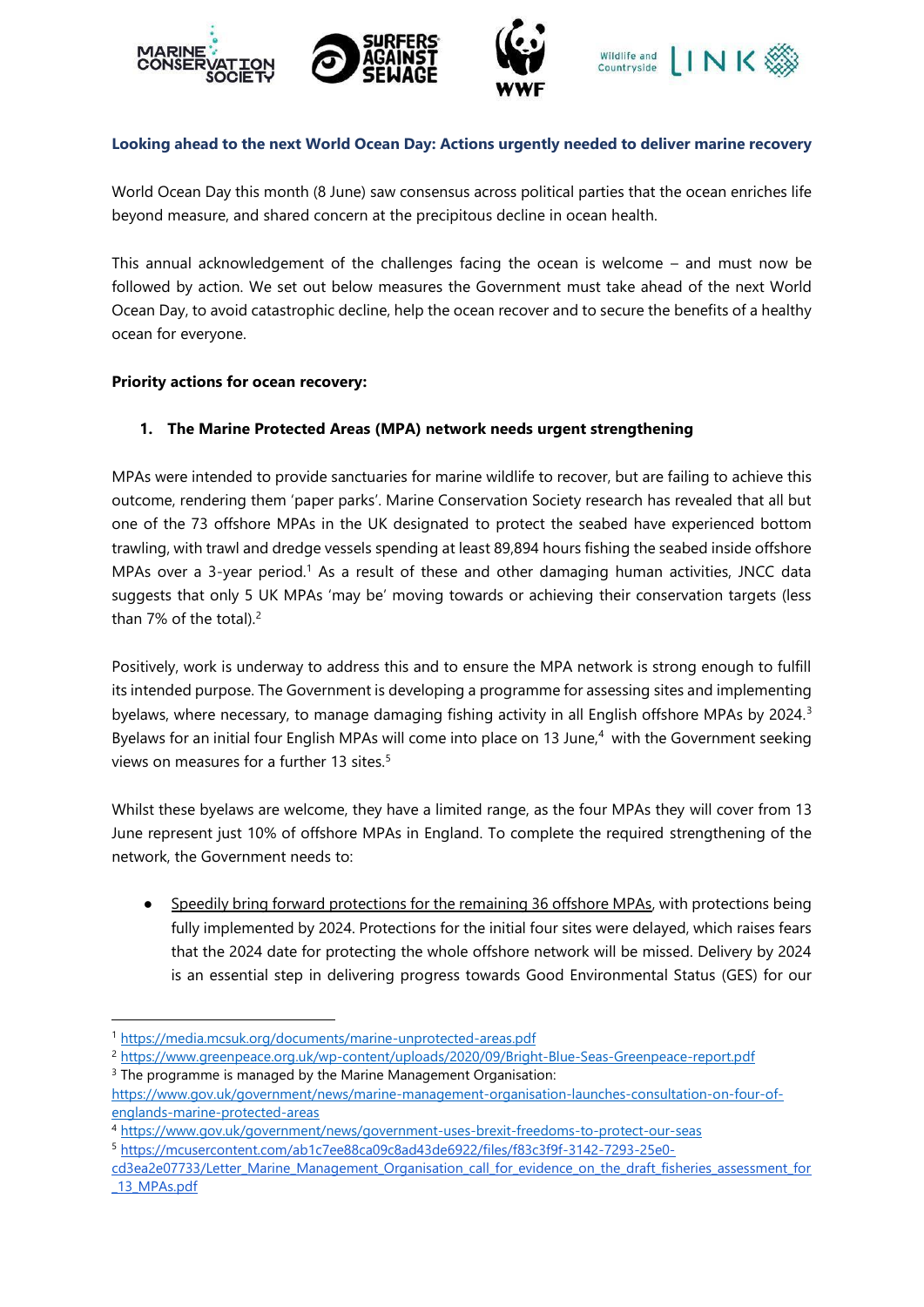

seas, the next evaluation of which will be in 2024 (with the UK having missed 11 out of 15 targets at the last assessment).

- Explore all options to secure urgent protections. With every year of limited protection degrading the capacity of offshore MPAs to contribute ocean recovery, urgency in delivering the new protections is absolutely vital. The 2024 deadline must be adhered to. Marine eNGOs have highlighted that an alternative and complementary approach to byelaws would be to use licensing powers and the ability to place conditions on them. The 2020 Fisheries Act gives the Government additional post-Brexit powers to impose limits on fishing vessel licences of all flags in UK seas. Without going through lengthy consultation processes, placing conditions on licences could be implemented by the end of 2022, revoking permissions to fish in offshore MPAs and offering speedy protection.
- Put in place effective monitoring and management of sites, to ensure compliance with the new protections. Effective management is essential to meeting the 2030 target of having 30% of English seas meaningfully protected for nature, through fully or highly protected MPAs maintained in favourable condition.

The public are strongly support the case for stronger marine protections. YouGov polling carried out for Wildlife & Countryside Link in June 2022 found that almost three-quarters (73%) of people believe ocean wildlife needs more protection. More than half of the British public (55%) say damaging bottomtrawling fishing practices should be banned in all our Marine Protected Sites, with less than 1 in 5 (19%) saying that bottom-trawling should be allowed to continue in these areas.<sup>6</sup>

## **2. New Highly Protected Marine Areas need to be delivered to a high ambition**

The Government has committed to introduce Highly Protected Marine Areas (HPMAs) in English waters by the end of 2022; we are expecting a consultation on proposed pilot sites imminently.<sup>7</sup> If delivered in the right manner, HPMAs could provide much needed sanctuaries for our threatened marine life; complementing the MPA network and providing valuable data and evidence to inform wider ocean recovery efforts.

In order for this potential to be realised, it is important the first tranche of HPMA sites retain the ambition of the 2020 Benyon Review that first proposed them. HPMAs should:

- Provide the strictest protections. HPMAs must provide a higher level of protection than other types of MPA, allowing marine areas to return to as natural a state as possible. They must prohibit all extractive, destructive and depositional uses.
- Cover a range of sites. HPMAs must be sufficient in size and number, in each regional sea, and in inshore, nearshore, and offshore English waters, so they encompass a range of habitats. This will enable research into how different ecosystems recover when pressures are reduced.
- Be of sufficient size. The current minimum size of 5km in diameter for a HPMA is not large enough to realise the full benefits of new protections. Sites significantly over 5km in diameter should be designated, so that the impact of protections on sizeable areas can be considered.

<sup>6</sup> <https://www.wcl.org.uk/brits-say-better-protection-for-ocean-needed.asp>

<sup>7</sup> <https://www.gov.uk/government/news/government-sets-out-marine-commitments-to-mark-world-ocean-day>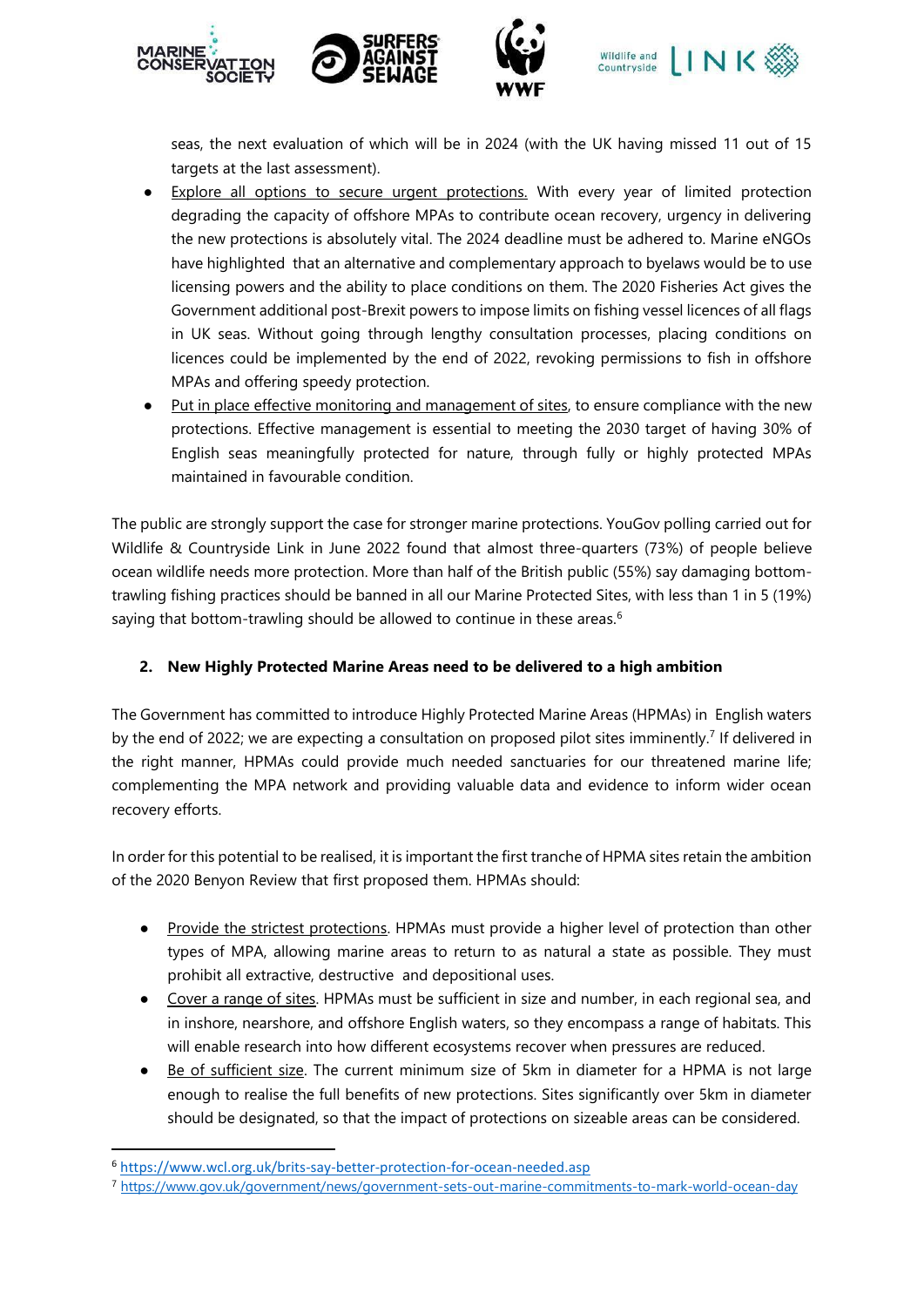







- Prioritise ecological and climate factors. The primary basis on which HPMA site selection should be ecological, responding conservation evidence and principles. Where socio-economic factors are considered, assessments must factor in both the positive socio-economic outcomes of HPMAs (increased wildlife tourism, spillover effects for fishing etc) as well as negative ones. Pilot sites should also include blue carbon habitats in recognition of the potential of these ecosystems to store and sequester carbon.
- Benefit from a whole-site approach. All the wildlife and habitats within HPMA boundaries should be protected by effective management measures. A buffer-zone should be incorporated around their boundaries to avoid impacts from neighbouring activities affecting their success.
- Be closely monitored. A complete management and monitoring programme should be in place for each site from day one of designation. Where available, technologies should be used to aid monitoring, management and enforcement, to ensure that HPMAs provide detailed information on what happens to different ocean sites when damaging activities are removed.

An HPMA network delivered to a high-ambition specification will boost fish stocks, as well as contributing to ocean recovery. As HPMAs conserve wildlife and habitats on a large scale, the number, diversity, and size of fish in them will increase. Neighbouring fisheries will benefit as commercially fished species spillover into surrounding waters. Benefits of no-take zones can be seen in Scotland in Lamlash Bay where studies have shown that marine life has flourished since the establishment of Scotland's first no-take zone. Some species are reported to have increased by nearly 400% since protection measures were introduced, with benefits for exploited fish stocks.<sup>8</sup>

# **3. Fisheries must be rebuilt for thriving communities, nature and climate**

UK seas are incredible, but they are in decline. In the wake of the recent IPCC report<sup>9</sup>, and with evidence showing that we are failing on 11 out of 15 indicators for marine health, transformative and fast change is needed. Fishing practices are recognised as the biggest threat to marine biodiversity and there is a need to ensure fishing and fish farming activities in the UK do not threaten the survival of endangered marine wildlife.

A fresh approach to fisheries management could see the UK place itself as a world leader in securing a more resilient future for our seas and coastal communities. We are calling on all UK administrations to strengthen their new joint draft policy (the Joint Fisheries Statement, (JFS) to deliver nature and climate smart fishing and set a pathway for ocean recovery. Currently the draft JFS, expected to be published in November 2022, lacks the necessary detail and ambition needed to chart a new course for our seas.<sup>10</sup>

UK governments could rebuild our fisheries for good through:

● Timebound commitments to recover depleted stocks and deliver environmentally sustainable fisheries and effective ecosystem-based management.

<sup>8</sup> <https://www.wcl.org.uk/docs/Link%20-%20HPMA%20briefing%202022.pdf>

<sup>9</sup> <https://www.ipcc.ch/srocc/>

<sup>&</sup>lt;sup>10</sup> FFA response to the JFS consultation 12.4.22.pdf (mcsuk.org)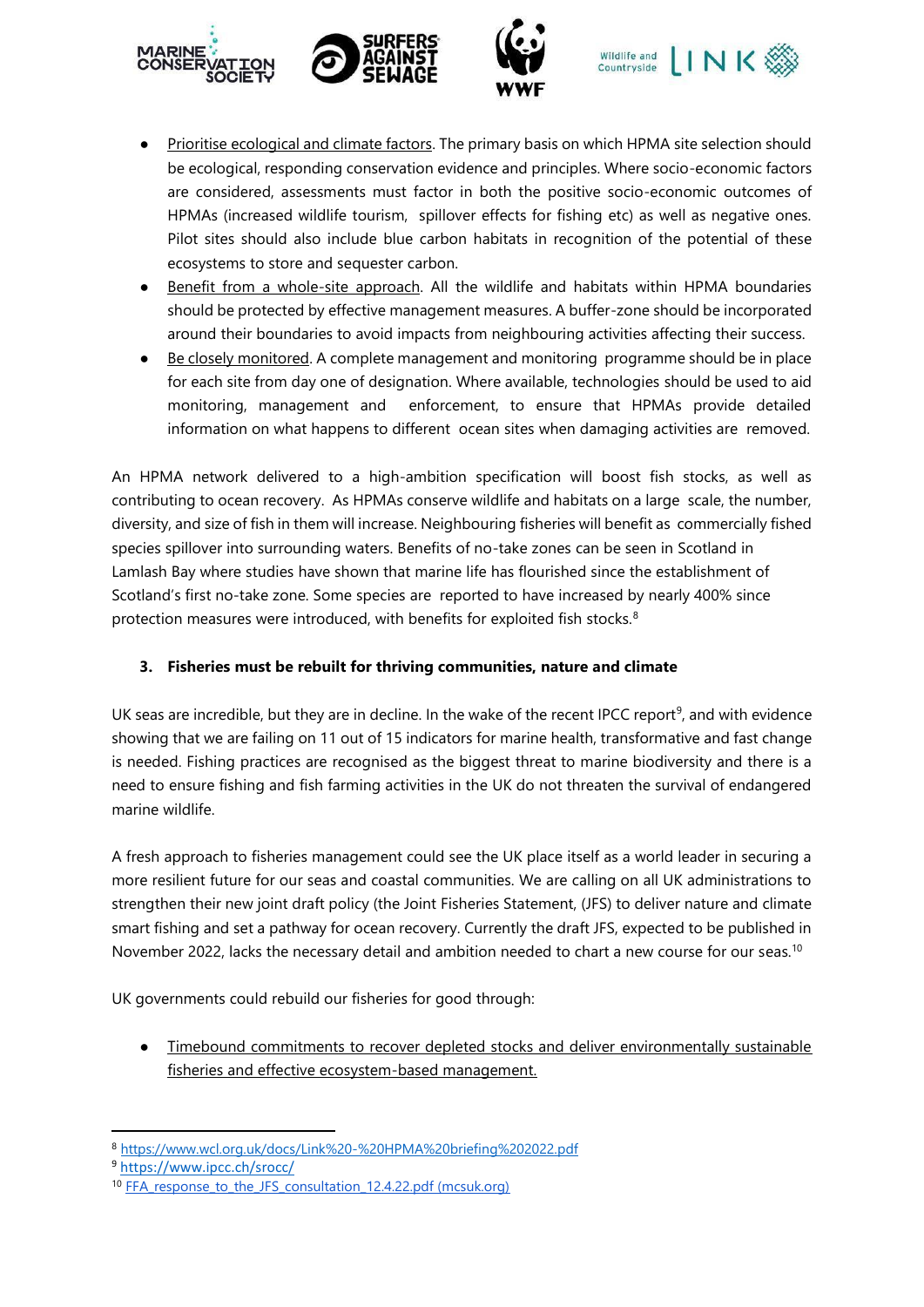



In 2020, only 67% of assessed stocks of interest in the UK were fished at or below sustainable levels<sup>11</sup>, putting the long-term future of UK fishing at risk. This over-exploitation is set to continue; in 2022 annual Total Allowable Catch (TAC) negotiations between the UK and other member states resulted in only 35% of the 79 agreed TACs being set in line with scientific advice provided by the International Council for the Exploration of the Sea (ICES) on sustainable take levels.<sup>12</sup>WWF research has shown that rebuilding fish stocks to their maximum sustainable yield could allow the UK to land an extra 442,000 tonnes of fish every year, worth £440 million, and support an additional 6,600 jobs in the fishing industry.<sup>13</sup> Environmental sustainability must be the basis of fisheries management, with the environmental pillar of sustainability underpinning socio-economic sustainability. Fisheries Management Plans (FMPs) must provide practical and environmentally sustainable management through the development of stock and geographic level management plans, including spatial management measures. In order to reflect current global best practice, FMPs need to include clear, timebound objectives to recover and maintain stocks within safe biological limits.

● Urgent and effective action to tackle wildlife bycatch in UK waters.

There remains a lack of meaningful progress by UK administrations to effectively tackle the issue of marine wildlife bycatch in UK waters. Each year thousands of seabirds, marine mammals, and other marine wildlife die unnecessarily in UK waters despite the fact that there are clear solutions to many of the problems. The JFS provides an opportunity to make real progress on this issue and to set urgent timebound targets to minimise and where possible eliminate sensitive species bycatch, as well as some of the key measures that are needed to further support this objective, including effective monitoring and mitigation.

- A firm commitment to the roll out of Remote Electronic Monitoring with cameras (REM). As the Fisheries Act made its way through Parliament in 2020, there were strong voices from seafood businesses and parliamentarians alike that Remote Electronic Monitoring with cameras (REM) was a robust and cost-effective tool that would support the sustainability and accountability of UK fisheries. REM is a proven fisheries management tool already utilised by countries currently leading the way in sustainable fisheries management such as the United States, Canada, Australia and New Zealand. Not only would REM provide a more accurate picture of the impact UK fisheries are having on the marine environment, allowing for better management, it would also improve transparency and accountability across the UK fleet, remove potential barriers to entering sustainable supply chains and support positive marketing of UK seafood.
- A timebound commitment from all administrations to set out a climate-smart fisheries strategy. The Fisheries Act sets out a clear objective to address the climate impact of fisheries. However, there is little in terms of concrete commitments as to how and when this will be delivered. It would be in keeping with the UK's nature and climate commitments to commit to setting out, in collaboration with stakeholders, a clear timetable for the delivery of a climate-smart fisheries strategy. Last August, the Future Fisheries Alliance (WWF, RSPB, MCS) published a report that

<sup>13</sup> <https://www.wwf.org.uk/sites/default/files/2021-01/Value%20of%20restored%20UK%20seas%20summary.pdf>

<sup>11</sup> <https://openknowledge.worldbank.org/handle/10986/24056>

<sup>12</sup>[https://assets.publishing.service.gov.uk/government/uploads/system/uploads/attachment\\_data/file/1061261/As](https://assets.publishing.service.gov.uk/government/uploads/system/uploads/attachment_data/file/1061261/Assessing_negotiated_catch_limits_2020_to_2022.pdf) [sessing\\_negotiated\\_catch\\_limits\\_2020\\_to\\_2022.pdf](https://assets.publishing.service.gov.uk/government/uploads/system/uploads/attachment_data/file/1061261/Assessing_negotiated_catch_limits_2020_to_2022.pdf)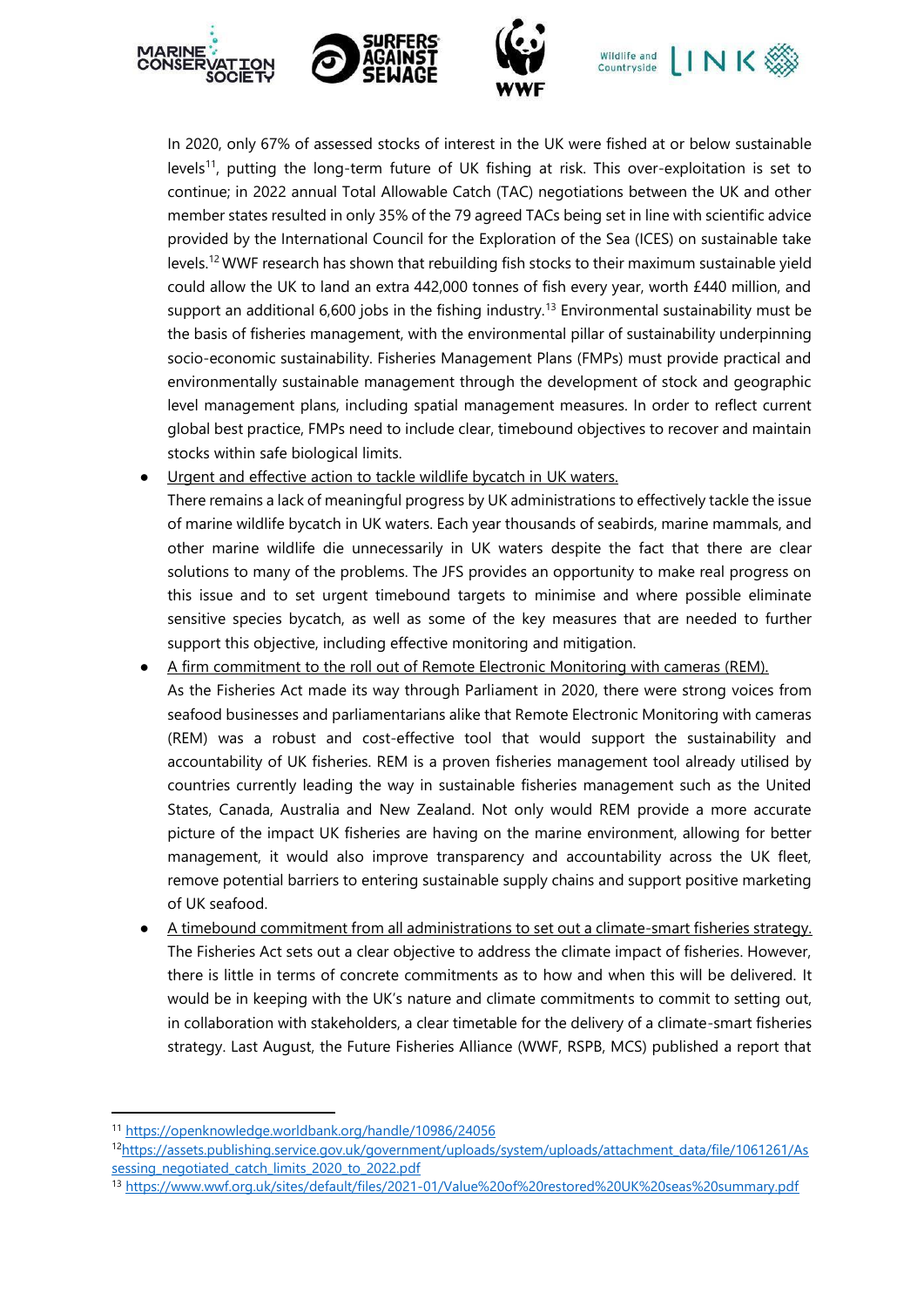







set out a blueprint for what climate smart fisheries could look like.<sup>14</sup> A new report developed in collaboration by MCS, WWF, RSPB, the NFFO, North Sea Wildlife Trusts and the University of Hull presents new findings and a route forward to help decarbonise the sector by electrifying the fishing fleet.<sup>15</sup>

Once again, these measures would support the long term future of fishing, as well as contributing to ocean recovery.

## **4. More must be done to realise the potential of blue carbon**

Marine and coastal habitats lik[e seagrass](https://www.wwf.org.uk/what-we-do/planting-hope-how-seagrass-can-tackle-climate-change) meadows and [saltmarshes](https://www.wwt.org.uk/news-and-stories/blog/salt-marshes-the-most-effective-carbon-sinks-on-earth) are vital 'blue' carbon stores, which have been in decline for decades. The last century saw the loss of 90% of UK seagrass and 85% of UK saltmarsh.<sup>16</sup> The Government has acknowledged the climate benefits of restoration (the restoration of seagrass alone could lock up about 3% of the country's annual CO2 emissions.<sup>17</sup>) but meaningful action to support restoration at scale has not yet been forthcoming.

The following actions can be taken at comparatively low cost to drive restoration forward and to increase the carbon stored by marine habitats:

- Inclusion of blue carbon stores in carbon accounting. Although emissions from terrestrial carbon sinks are included in the greenhouse gas inventory, coastal and marine habitats are not included. This causes policy makers to overlook the importance of blue carbon for achieving net-zero goals and should be speedily rectified. Furthermore, we need to accelerate efforts towards achieving a scientifically robust UK blue carbon inventory and its mainstreaming into the Greenhouse Gas Inventory, the UK's Nationally Determined Contribution (NDC), Long Term Strategy and other instruments to achieve net zero.
- Development of a blue carbon code. By developing a rigorous and credible carbon code for saltmarsh and other habitats, the Government can encourage new financial instruments to support restoration (including leveraging private finance through carbon offset schemes). The Government could fund a body such as the British Standards Institute to support the development of a code for blue carbon stores, with Natural England or the Environment Agency acting as the regulator. Strategic well funded research is needed to inform the development of such a code, to ensure such mechanisms are rigorous in measurement and accounting.
- Funding an expansion of the ReMeMaRe project. [ReMeMaRe](https://ecsa.international/reach/restoring-meadow-marsh-and-reef-rememare) is an Environment Agency initiative that has been working to restore 800 ha of saltmarshes, 25 ha of seagrass meadows and 50 ha oyster beds and 2 ha of kelp forests. The project is aiming to secure an additional £24 million of resources to drive forward this work. Rather than the EA embarking on an extended process of fundraising, the Government should deliver this investment to ensure that this restoration work can be undertaken as soon as possible.

<sup>14</sup> [Climate Smart Fisheries Report | WWF](https://www.wwf.org.uk/achieving-climate-smart-fisheries)

<sup>15</sup> [Electrifying the Fleet | Marine Conservation Society | Marine Conservation Society \(mcsuk.org\)](https://www.mcsuk.org/ocean-emergency/climate-change/climate-and-fishing/report-electrifying-the-fleet/)

<sup>16</sup> <https://deframedia.blog.gov.uk/2019/07/16/restoring-estuarine-and-coastal-habitats-conference/>

<sup>17</sup> [https://news.sky.com/story/seagrass-that-stores-35-times-more-carbon-than-rainforests-being-planted-off](https://news.sky.com/story/seagrass-that-stores-35-times-more-carbon-than-rainforests-being-planted-off-devon-coast-12283146)[devon-coast-12283146](https://news.sky.com/story/seagrass-that-stores-35-times-more-carbon-than-rainforests-being-planted-off-devon-coast-12283146)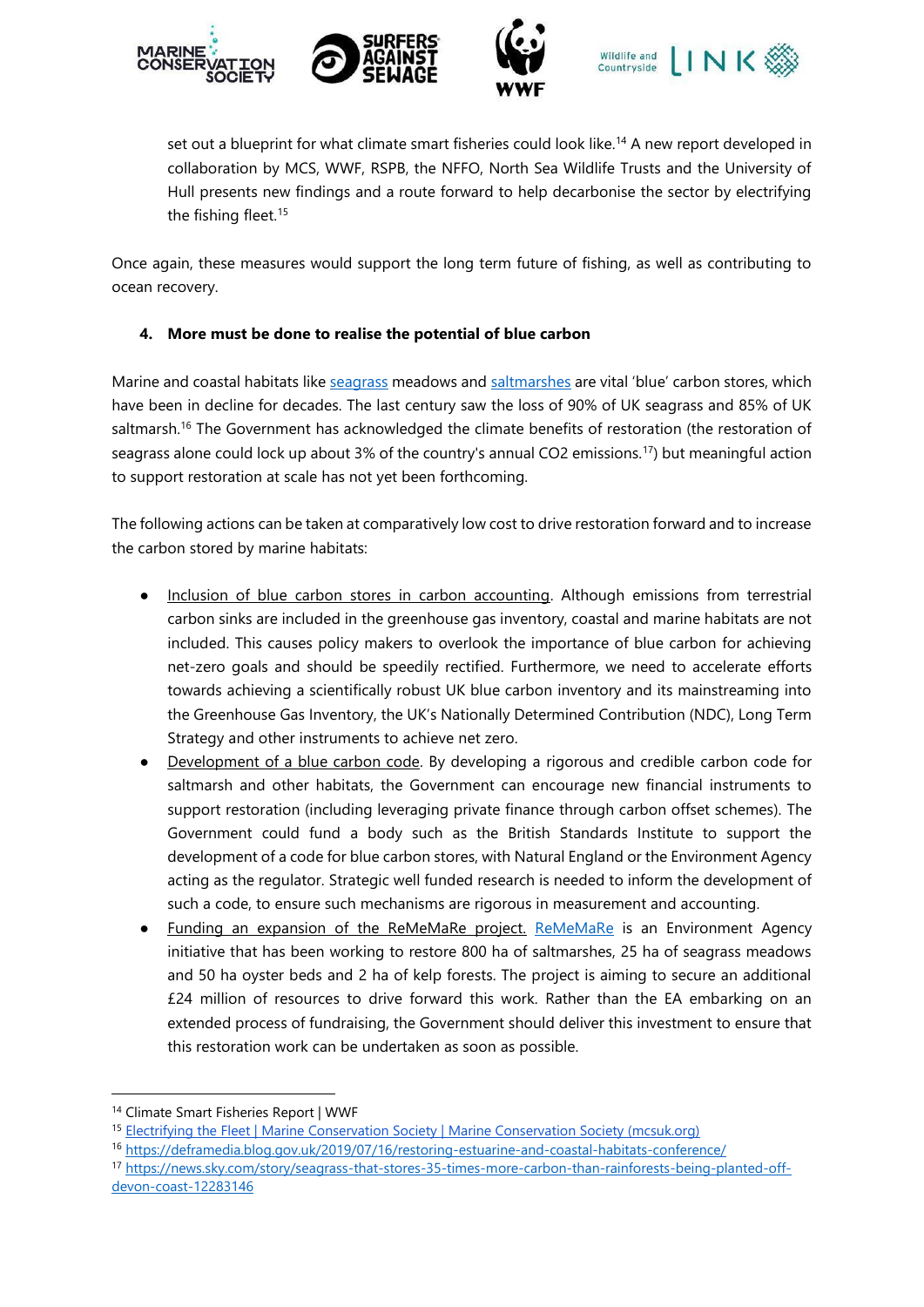

An improvement in protections across the MPA network, as proposed above, would also help to realise the potential of blue carbon. Research on the English North Sea MPA network has found that it contains 51.9% of the total organic carbon stores in the English North Sea and 42.1% of total inorganic carbon stores in the English North Sea.<sup>18</sup> However almost all of these MPAs are still subjected to broadscale disturbance, reducing their ability to store carbon. Stricter MPA protections would prevent further deterioration of carbon storage ability. Extensions of the MPA network should be considered to cover significant carbon stores that are currently completely unprotected. The potential of habitats not currently defined under the blue carbon label to store carbon should also be considered, including kelp.

As with other ocean recovery measures, action to realise the potential of blue carbon would also help fish stocks in the long term. Seagrass and saltmarsh are recognised for the support they offer coastal fisheries, providing shelter and sustenance for the juvenile populations of over 1/5th of the world's largest 25 fisheries.<sup>19</sup> These habitats act as the nurseries needed to maintain fish stocks at sustainable levels, their restoration will help secure those stocks into the long term.

### **Conclusion**

The organisations who have worked on this briefing published a 'marine scorecard' in January 2022, assessing the extent to which the Government had been successful in making 2021 a marine 'super year'. Whilst welcoming positive measures announced by Government, the scorecard concluded: *''Despite notable progress in some areas, in many respects 2021 has been a missed opportunity for action to protect our seas, and we look to 2022 for more urgent action towards ocean recovery.''*<sup>20</sup>

The measures set out above are the urgent actions 2022 needs to see for ocean recovery. By swiftly making the MPA network fit for purpose, complementing it with an ambitious HPMA network, addressing overfishing and unleashing the potential of blue carbon, space can be created for marine species to recover in and some of the worst pressures on those species can be alleviated. The recovery of these species will drive forward wider ocean recovery and pave the way for the recovery in fishing stocks required if fishing is to have a long-term future.

It is also essential that pollution shows clear downward trends to ensure any additional measures aren't thwarted by the impacts of pollution. This includes a robust UK chemicals strategy targeting the most harmful chemicals in use currently, such as PFAS.

A package of ambitious measures needs to be urgently implemented ahead of the next World Ocean Day. 2022 cannot be another missed year for ocean recovery.

<sup>18</sup> [https://wwf.panda.org/wwf\\_news/?4427941/Assessment-of-Carbon-Capture-and-Storage-in-Natural-Systems](https://wwf.panda.org/wwf_news/?4427941/Assessment-of-Carbon-Capture-and-Storage-in-Natural-Systems-within-the-English-North-Sea-Including-within-Marine-Protected-Areas)[within-the-English-North-Sea-Including-within-Marine-Protected-Areas](https://wwf.panda.org/wwf_news/?4427941/Assessment-of-Carbon-Capture-and-Storage-in-Natural-Systems-within-the-English-North-Sea-Including-within-Marine-Protected-Areas)

<sup>&</sup>lt;sup>19</sup> Seagrass meadows support global fisheries production - Richard K.F. Unsworth, Lina Mtwana Nordlund, Leanne C. Cullen-Unsworth, Conservation Letters, Volume12, Issue1

<sup>&</sup>lt;sup>20</sup> [https://www.wcl.org.uk/docs/assets/uploads/WCL\\_Marine\\_Scorecard\\_report\\_results.pdf](https://www.wcl.org.uk/docs/assets/uploads/WCL_Marine_Scorecard_report_results.pdf)